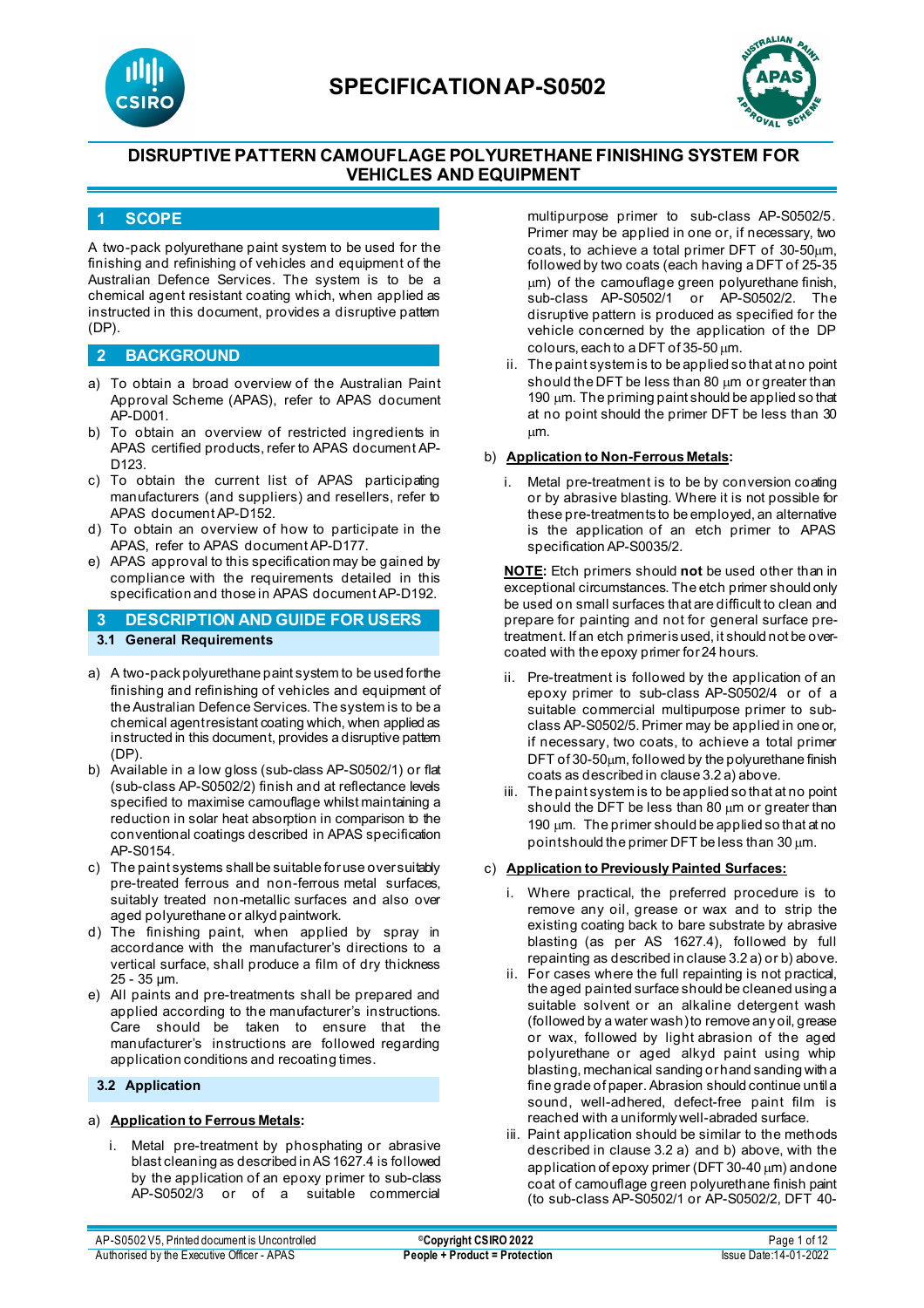



# **DISRUPTIVE PATTERN CAMOUFLAGE POLYURETHANE FINISHING SYSTEM FOR VEHICLES AND EQUIPMENT**

 $50 \mu m$ ), followed by the application of subsequent paint layers to produce the disruptive pattern as described in clause 3.2 a) above. Areas where abrasion has exposed bare substrate should be painted as described in clause 3.2 a) or b) as appropriate.

#### **3.3 Sub-Classes**

- a) This specification incorporates the following subclasses:
	- i. **AP-S0502/1:** Low gloss DP camouflage finish coat
	- ii. **AP-S0502/2:** Flat DP camouflage finish coat
	- iii. **AP-S0502/3:** Epoxy primer for steel
	- iv. **AP-S0502/4:** Epoxy primer for aluminium
	- v. **AP-S0502/5:** Multi-purpose epoxy primer for steel and aluminium
	- vi. **AP-S0502/6:** Thinner

#### **3.4 Basis of this Specification**

- a) Sub-classes AP-S0502/1 and AP-S0502/2 are similar to the coatings described in APASspecification AP-S0154 but also satisfies all of the requirements outlined in clause 10, Table 1.
- b) Sub-class AP-S0502/3 is an epoxy primer for steel similar to MIL DTL 53022 but also satisfies all of the requirements outlined in clause 10, Table 1.
- c) Sub-class AP-S0502/4 is a chromate-free epoxy primer for aluminium similar to BMS 10-79, urethane compatible primer, but also satisfies all of the requirements outlined in clause 10, Table 1.
- d) Sub-class AP-S0502/5 is a multipurpose epoxy primer suitable for use on steel and aluminium that fulfils all of the requirements outlined in clause 10, Table 1 in the sections **For each COMPONENT (Primer and Finishing Paints)** and **For All Cured Priming Paints**, and when used with the finish coats, satisfies all of the requirements outlined in the section **For the Complete Cured Coating System** of clause 10, Table 1.
- e) Sub-class AP-S0502/6 is thinner which is compatible with the finish coatings (sub-classes AP-S0502/1 and AP-S0502/2) described in this specification. Thinned paint must comply with all performance requirements outlined in clause 10, Table 1.
- f) Paints approved under this specification do not comply with any of the paint types referenced in either AS/NZS 2311 or AS/NZS 2312.

### **4 REFERENCED DOCUMENTS**

- a) The following standards are referenced in this document:
	- i. **AS/NZS 1580** Paints and related materials: Methods of test
	- ii. **AS 1627.4** Metal finishing Preparation and pretreatment of surfaces – Abrasive blast cleaning of steel
	- iii. **AS/NZS 2311** Guide to the painting of buildings
	- iv. **AS/NZS 2312** Guide to the protection of structural steel against atmospheric corrosion by the use of protective coatings
- v. **ASTM B117-19** Standard Practice for Operating Salt Spray (Fog) Apparatus
- vi. **ASTM D610-08** Standard Practice for Evaluating Degree of Rusting on Painted Steel Surfaces
- vii. **ASTM G155-13** Standard Practice for Operating Xenon Arc Light Apparatus for Exposure of Non-Metallic Materials
- viii.**MIL DTL 12468 Revision E**  Decontaminating Agent, Stb
- ix. **MIL DTL 53022 Revision E**  Primer, Epoxy Coating, Corrosion Inhibiting Lead and Chromate Free
- x. **MIL DTL 53039 Revision E**  Coating, Aliphatic Polyurethane, Single Component, Chemical Agent Resistant
- xi. **MIL DTL 64159** Coating, Water Dispersible Aliphatic Polyurethane, Chemical Agent Resistant xii. **MIL PRF 85285 Revision E** – Coating:
- Polyurethane, aircraft and support equipment
- xiii.**SAE AMS STD 595** Colours used in Government Procurement

These documents may be purchased through the Reference Standards Australia website: <https://www.standards.org.au/>

xiv.**BMS 10-79** – Boeing Materials Specification – Urethane compatible, corrosion resistant primer

This document is available from the Boeing Aircraft Limited website[: https://www.boeing.com](https://www.boeing.com/)

xv. **DEF(AUST) 8232** – Reflectance data for disruptive pattern camouflage finishing systems for Army vehicles and equipment

This document is available from the Department of Defence, Australia<https://www1.defence.gov.au/>

xvi.**The Poisons Standard October 2021**: Standard for the Uniform Scheduling of Medicines and Poisons (SUSMP) No. 34, Part 2: Control on Medicines and Poisons, Section Seven / Appendix I Paint or Tinters

This document is available from the Australian Government Federal Register of Legislation website at: <https://www.legislation.gov.au/Details/F2021L01345>

#### xvii. **Work Health and Safety Act 2011**

This document is available from the Australian Government Federal Register of Legislation website at: <https://www.legislation.gov.au/Details/C2018C00293>

- b) The following APAS documents are referenced in this document:
	- i. AP-D001 Rules Governing How APAS<sup>®</sup> Operates
	- ii. AP-D123 Restrictions on Ingredients in Product Formulations
	- iii. AP-D152 APAS<sup>®</sup> Participating Manufacturers and Resellers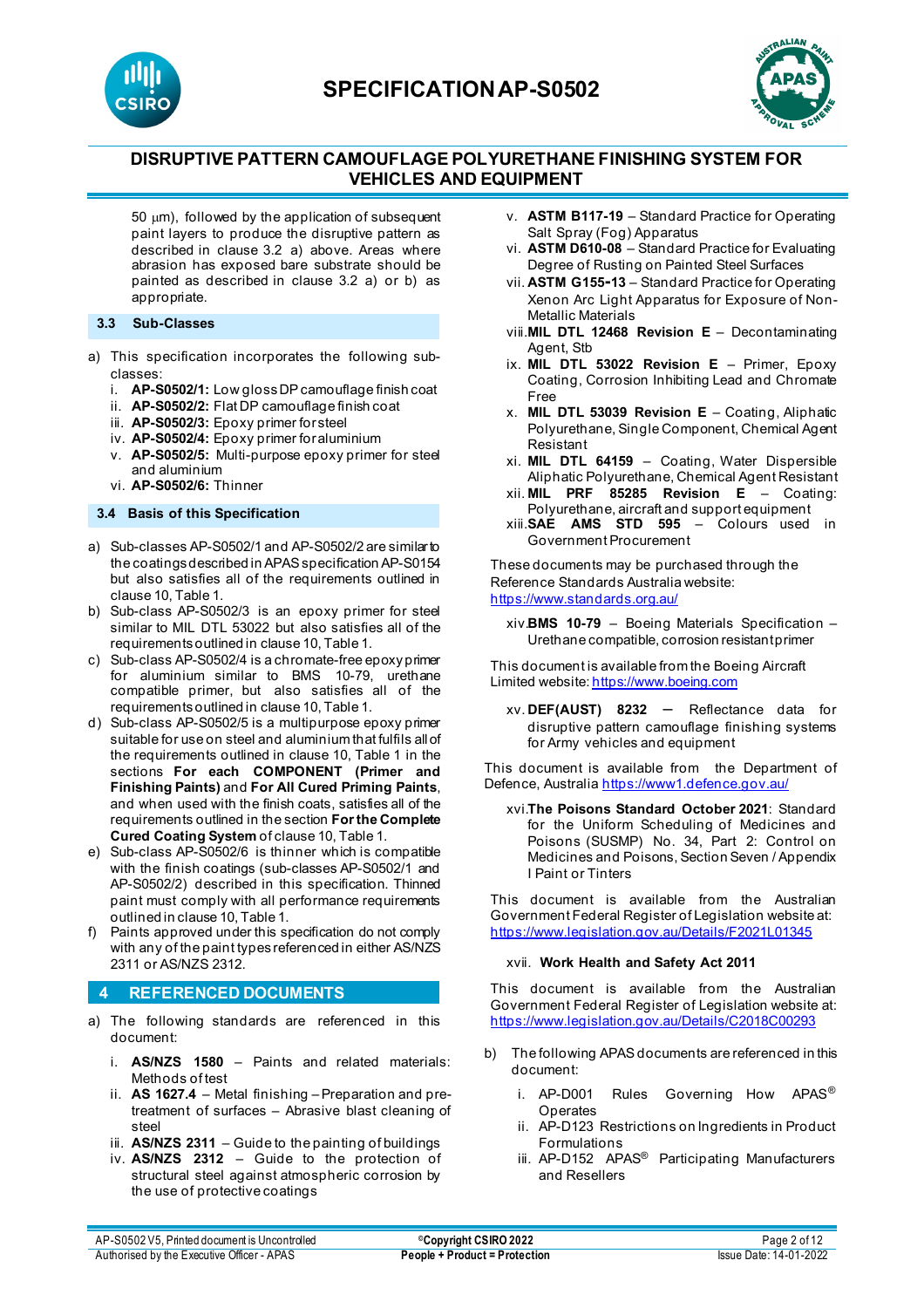



# **DISRUPTIVE PATTERN CAMOUFLAGE POLYURETHANE FINISHING SYSTEM FOR VEHICLES AND EQUIPMENT**

- iv. AP-D177 Rules Governing How Product Manufacturers participate in APAS®
- v. AP-D181 Volatile Organic Compounds (VOC) Limits
- vi. AP-D192 Rules Governing APAS® Product Certification Scheme
- vii. AP-S0035/2 Etch Primer for Zinc and Zinc/Aluminium Coated Metals – One pack etch primer, chromate-free
- viii.AP-S0154 Polyurethane Finishing System for Vehicles and Equipment
- ix. AP-S0165 Alkyd Disruptive Pattern Paint for Vehicles and Equipment

All APAS documents and specifications are available for download from the APAS website:

<https://vs.csiro.au/apas/documents/> <https://vs.csiro.au/apas/specifications/>

# **5 COMPOSITIONAL REQUIREMENTS**

#### **5.1 Binder**

- a) The polyurethane finish (sub-classes AP-S0502/1 and AP-S0502/2) shall be supplied in two components.
- b) One component shall consist typically of orthophthalic trimethylol propane polyesters combined with pigments and solvents. The second component shall typically consist of an aliphatic polyisocyanate dissolved in solvents. The two components shall be mixed in a simple volume ratio.

### **5.2 Volatiles**

- a) Although not restricted by this specification, the volatile component can be expected to consist typically of a mixture of hydrocarbon and oxygenated organic solvents.
- b) For VOC content restrictions, refer to APAS document AP-D181.

### **5.3 Pigmentation**

- a) The pigmentation shall be chosen to provide the properties detailed in clause 10, Table 1 below.
- b) No paint defined by this specification shall contain lead or chromates.

### **5.4 Colour**

a) Products approved under this specification are normally available in a range of colours, including camouflage colours and colours suitable for producing a disruptive pattern (DP) finish: Camouflage Green (Olive Drab), Camouflage Brown, Black, Pilbara Brown and White.

### **6 PRODUCT APPROVAL REQUIREMENTS 6.1 General Requirements**

a) The product and its application for approval shall comply with the relevant requirements of APAS document AP-D192 during the life of the approval.

#### **6.2 Technical Requirements**

- a) The product shall comply with **all** the requirements of clause 10, Table 1 below, where applicable.
- b) Tests are to be carried out under the routine conditions of AS/NZS 1580.101.5 unless otherwise specified.
- c) Test panels should be painted as described in clause 3.2 a), b) and c), where applicable, unless otherwise specified. Panels are to be cured for 7 days using the routine conditions outlined in AS 1580.101.5 and specifically  $23 \pm 3$  °C and  $60 \pm 15$  % RH, before testing, unless otherwise specified. Care should be taken to ensure that the manufacturer's instructions are followed regarding application conditions and recoating times.
- d) For all **finishing products**, testing shall be performed in accordance with all three sections of clause 10, Table 1 below.
- e) For all **priming products**, initial testing shall be performed in accordance with the tests detailed in clause 10, Table 1 under the heading **For Each Component of the System** and **For All Cured Priming Paints**. The primer shall subsequently be included in tests involving the coating system (see **For the Complete, Cured Coating System** section in clause 10, Table 1) and satisfactory test results as part of the coating system tested will allow granting of approval to the particular primer used.
- f) Due to the extremely hazardous nature of the chemicals used in the tests in Clause 8 and Clause 9, the test procedure detailed in these clauses shall be performed by the Land Division of DSTG. The following contact information is current until 30<sup>th</sup> June 2022 after which time the details will be updated to reflect impending divisional changes:

Ms Sue Pantelidis Land Division, DSTG Email[: sue.pantelidis@defence.gov.au](mailto:sue.pantelidis@defence.gov.au)

## **6.3 Health and Safety Requirements**

- a) The manufacturer's Safety Data Sheet (SDS) must be studied closely prior to using the product and complied with during use of the product.
- b) Products (finish and priming paints) intended for sale in Australia shall comply with all the requirements of the SUSMP and shall not be classified as either Schedule 1, 2, or 3 paints.
- c) The product and the practical application of the product shall comply with the requirements stipulated in the appropriate section(s) of the Work Health & Safety (WHS) Act 2011 and regulations.
- d) Products intended for sale in other countries shall comply with all local WHS and environmental requirements.
- e) Appropriate precautions should be taken during mixing, application and cure of paints that utilise isocyanatecuring agents. Spray-painting operations should be conducted in a spray booth away from other personnel, and a positive pressure air-fed full-face respirator should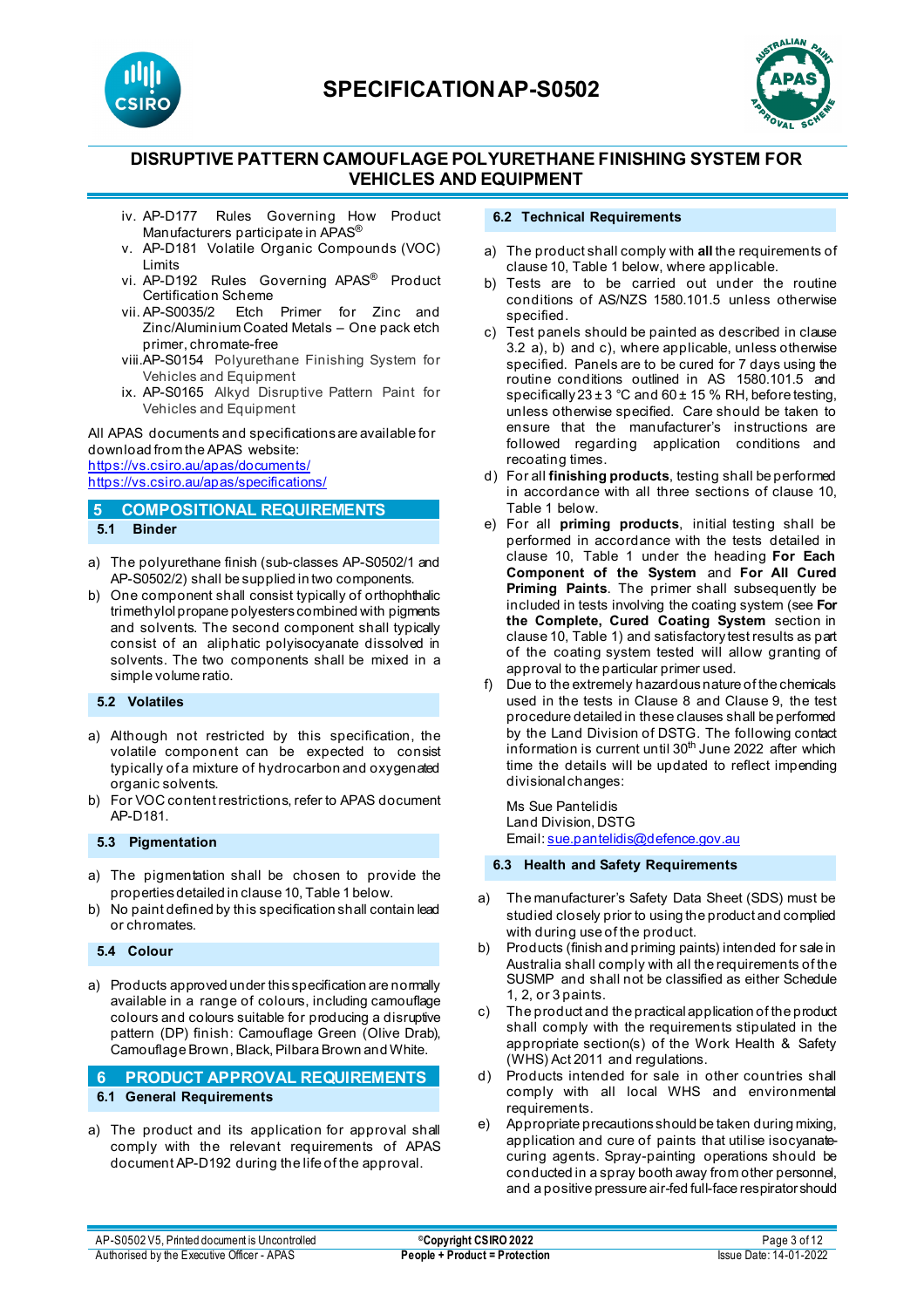



be worn whilst spraying. In all circumstances of use, care should be taken to avoid contact of isocyanatecontaining paint with the skin.

- Paints containing hydrocarbon and/or oxygenated organic solvents are flammable and should be stored away from all sources of heat or ignition. Vapours from these solvents are usually heavier than air and may build up in low-lying areas if ventilation is inadequate. Containers should be resealed immediately after use and good ventilation provided during use to minimise the risk of fire or explosion and the long-term toxic effects of absorption of the vapour into the lungs.
- g) Care should be taken to avoid contact of all paint types with the skin using protective clothing and gloves, and if necessary, a barrier cream. All pumping equipment should be adequately earthed.
- h) The product shall comply with all requirements of clause 6.3 and 6.4 of APAS document AP-D192.

#### **7 APPENDIX A General Test Procedures**

### **7.1** *Corrosion Resistance – Salt Spray***:**

- 7.1.1 **Paint System Applied to Aluminium Substrate:** Test using primer sub-class AP-S0502/4 and AP-S0502/5. Diagonal cross scribed (through to substrate), 75 x 150 mm panels (coated with full paint system with final cure of 7 days at 23°C and 50% RH) exposed to 5% salt spray for 2000 hours in accordance with ASTM B117 shall not exhibit blistering, lifting, nor substrate pitting.
- 7.1.2 **Paint System Applied to Mild Steel Substrate:** Test using primer sub-class AP-S0502/3 and AP-S0502/5. Diagonal cross scribed (through to substrate), 75 x 150 mm panels (full paint system both sides, scribed one side) shall be exposed to 5% salt spray for 1000 hours in accordance with ASTM B117 and gently washed with warm running water until free from any visible salt deposits. Areas well away from the scribed cross shall show no more than a trace of rusting (ASTM D610, No. 9) and no more than five scattered blisters, none larger than 1 mm in diameter. On removal of the paint system, there shall be no more than a trace of rusting, pitting or corrosion of the substrate. There shall be no corrosion creep reaching greaterthan 5 mm from the scribe mark.

### **7.2** *Dry Hiding Power – Contrast Ratio***:**

a) Similar to the method described in MIL PRF 85285. Apply the admixed coating, at a dry film thickness of no greater than 30 µm, to a black and white chart (Leneta Form 3B, or equivalent). The contrast ratio of the cured paint shall be determined by measuring the L\* lightness value with a spectrophotometer (Specular Component Included - SCI) of the coating over the black (L\*B) and white (L\*W) side of the chart, respectively. The contrast ratio is calculated as follows:  $C = L^*B / L^*W$ . The contrast ratio shall

be reported along with the dry film thickness of the coating.

b) The finishing paint shall have a contrast ratio of not less than 0.98 for all colours except white, which will have a contrast ratio of not less than 0.96, at a dry film thickness of 30 µm.

### **7.3** *Resistance to Fluids***:**

- 7.3.1 **Water Resistance**: When a film of the finish paint (sub-class AP-S0502/1 or AP-S0502/2), applied over epoxy primer (sub-class AP-S0502/3, AP-S0502/4 or AP-S0502/5), is allowed to cure for 7 days, and is then immersed in distilled water at room temperature (23  $\pm$  3°C) for 7 days, then removed and allowed to dry for 18 hours, is then examined, the film shall show no defects and shall appear identical with a panel similarly prepared but not immersed in water.
- 7.3.2 **Mineral Oil Resistance**: When a film of the finish paint (sub-class AP-S0502/1 or AP-S0502/2), applied over epoxy primer (sub-class AP-S0502/3, AP-S0502/4 or AP-S0502/5), is allowed to cure for 7 days, and is then immersed in mineral oil at  $50 \pm 2^{\circ}$ C for 7 days, and is then removed, dried and examined, the film shall show no defects and shall appear identical with a panel similarly prepared but not immersed in mineral oil.
- 7.3.3 **Petroleum Spirit Resistance**: When a film of the finish paint (sub-class AP-S0502/1 or AP-S0502/2), applied over epoxy primer (sub-class AP-S0502/3, AP-S0502/4 or AP-S0502/5), is allowed to cure for 7 days, and is then immersed in petroleum spirit at room temperature  $23 \pm 3^{\circ}$ C for 7 days, and is then removed, dried and examined, the film shall show no defects and shall appear identical with a panel similarly prepared but not immersed in petroleum spirit.
- 7.3.4 **Acid Resistance**: When a film of the finish paint (sub-class AP-S0502/1 or AP-S0502/2), applied over epoxy primer (sub-class AP-S0502/3, AP-S0502/4 or AP-S0502/5) and allowed to cure for 7 days, is spotted with a 30 - 50 mm diameter spot of 10 % acetic acid (by volume), which shall then be covered with a watch-glass and allowed to stand for 1 hour, is rinsed with water and dried, the spotted area shall show no defects and shall appear identical with the unspotted surroundings.

### *7.4 Resistance to Chemical Agent Decontamination Fluid (Stb):*

a) Panels coated with the full paint system should be dried at 25°C and 50% RH for 14 days prior to testing. Place two spots (approximately 0.5 mL each) of Stb agent (MIL DTL 12468) on the panel surface. Do not cover; allow to stand for 30 minutes, and then thoroughly wash with water. The exposed film shall exhibit no blistering, wrinkling, or film softening immediately after washing. After drying, use a spectrophotometer to measure the colour of the exposed area and compare to a portion of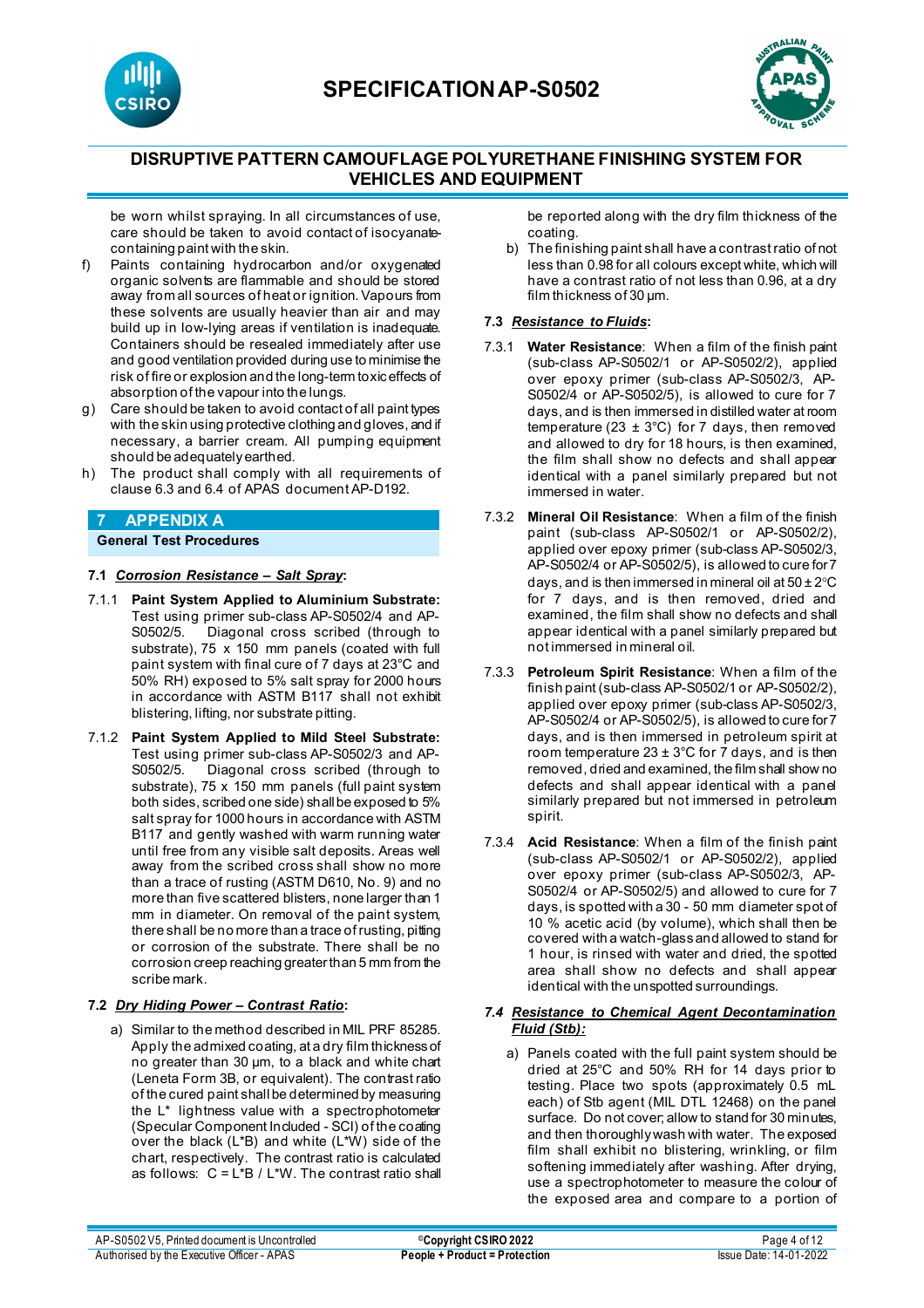



untested panel. The difference in colour (calculated as CIE 1976 CIELAB, ∆E\*) should be no greater than 2.5.

### **7.5** *Wet Adhesion to Aged Coatings***:**

- 7.5.1 **Preparation of Aged Panels***:* Test panels with aged paint are to be prepared as follows:
	- i. CAR polyurethane: Panels coated with 30-50 µm of priming paint (sub-class AP-S0502/3, AP-S0502/4 or AP-S0502/5) and 50-70 µm of finishing paint (sub-class AP-S0502/1 or AP- $S0502/2$ ), as described in this specification, should be dried at  $23 \pm 3^{\circ}$ C for 24 hours and then at 60°C for 500 hours.
	- ii. Alkyd: Panels coated in the alkyd primer and alkyd finish coat system described in APAS specification AP-S0165 should be dried at 23 ± 3°C for 24 hours and then at 60°C for 500 hours.
- 7.5.2 **Wet Adhesion Test:** The aged panels shall then be coated with 30-50 µm of priming paint (sub-class AP-S0502/3, AP-S0502/4 or AP-S0502/5) and 50- 70 µm of finishing paint (sub-class AP-S0502/1 or AP-S0502/2), as described in this specification, and dried at 23°C and 50% RH for 14 days. The fully painted panels shall then be immersed in water for 24 hours at 23°C, gently wiped dry and allowed to air dry for several minutes. The final paint system shall have an adhesion rating of no more than 2 (AS 1580.408.4: cross hatch). Note that the crosshatch should be scored through to the metal substrate.

### **8 APPENDIX B**

### **Chemical Agent Simulant Resistance**

**NOTE:** Due to the extremely hazardous nature of the chemicals used in this test, the test procedure detailed in this appendix shall be performed by the Land Division of DSTG - refer to contact information in clause 6.2 f).

The below procedure is similar to that of MIL-C-46168A (Coating Aliphatic Polyurethane, Chemical Agent Resistant, Clause 4.3.26, 23 August 1978) that has now been superseded by MIL DTL 53039 and MIL DTL 64159.

**8.1 Panel Preparation:** Coat by spraying both sides of four steel panels, 100 x 20 x 1.2 mm, with the **coating system** to a dry film thickness of between 80 and 120 µm (30-50 µm of primer and two coats of the finish paint being tested, each 25-35 µm). Age the films at room temperature 23 ± 3°C for 7 days before testing.

### **8.2 Procedure:**

- a) Weigh the coated panels to the nearest 0.1 mg and immerse duplicate panels to a depth of 75 mm in each chemical agent simulant (triethyl phosphate for GD agent and tetrachloroethylene for HD Agent).
- b) After 60 minutes, remove the panels from the simulants, rinse thoroughly with a stream of isopropyl alcohol from a wash bottle, blot dry with

absorbent paper and re-weigh the panels between 10 and 15 minutes after removal from the simulants. c) Calculate the mass gain in milligrams.

### **9 APPENDIX C**

### **Chemical Agent Resistance**

**NOTE:** Due to the extremely hazardous nature of the chemicals used in this test, the test procedure detailed in this appendix shall be performed by the Land Division of DSTG - refer to contact information in clause 6.2 f).

### **9.1 Panel Preparation:**

- a) Spray two 75 x 75 x 1.2 mm steel panels, with epoxy primer conforming to sub-class AP-S0502/3 or AP-S0502/5 to a dry film thickness of 30 - 50  $\mu$ m.
- b) Air dry for 2 hours and spray on the finish paint (subclass AP-S0502/1 or AP-S0502/2) to be tested to a dry film thickness of 50 - 70 µm.
- c) Age the films for 7 days before testing.

### **9.2 Test Conditions:**

- a) The desorption rate of agents from paint is temperature dependent and hence all agent tests will be conducted at 25°C.
- b) Toxic materials are used in this testing; therefore, all work will be performed in an **approved** fume hood and with appropriate support procedures.

### **9.3 Test Apparatus:**

- a) In the fume hood, use a short length of tubing, not exceeding 50 mm, to attach an apparatus similar to that shown in Figure 1 (page 10) to two sampling bubblers, similar to those shown in Figure 2 (page 10), filled with 5 mL diethyl phthalate and arranged in series.
- b) The inlet of the apparatus should be supplied with dry air. Connect the outlet of the bubbler to a vacuum line in the hood with a 100 mL per minute critical orifice between the bubbler and the vacuum line.

### **9.4 Test Procedure:**

- a) Using separate panels for each of the agents HD and GD and using a soft lead pencil so that the coating is not damaged, outline a circle 30 cm² in area near the centre of the panel.
- b) Using a micro-syringe, place 30 mg of the chemical agent in 1 µL drops within the 30 cm<sup>2</sup> area so that the entire area is evenly covered. Note that this uses 23 drops of HD and 30 drops of GD and represents a **challenge concentration** of 10 g/m<sup>2</sup>.
- c) After an exposure time of 30 minutes, remove the excess agent from the surface by directing a stream of isopropanol (reagent grade) onto the panel (100 mL aliquot used for each panel, panel inclined at 45° during washing). Allowed the panels to air dry before being placed in the test cell.
- d) Place the panel in the test apparatus and start sampling. Draw dry air into the inlet of the test apparatus, over the contaminated film and through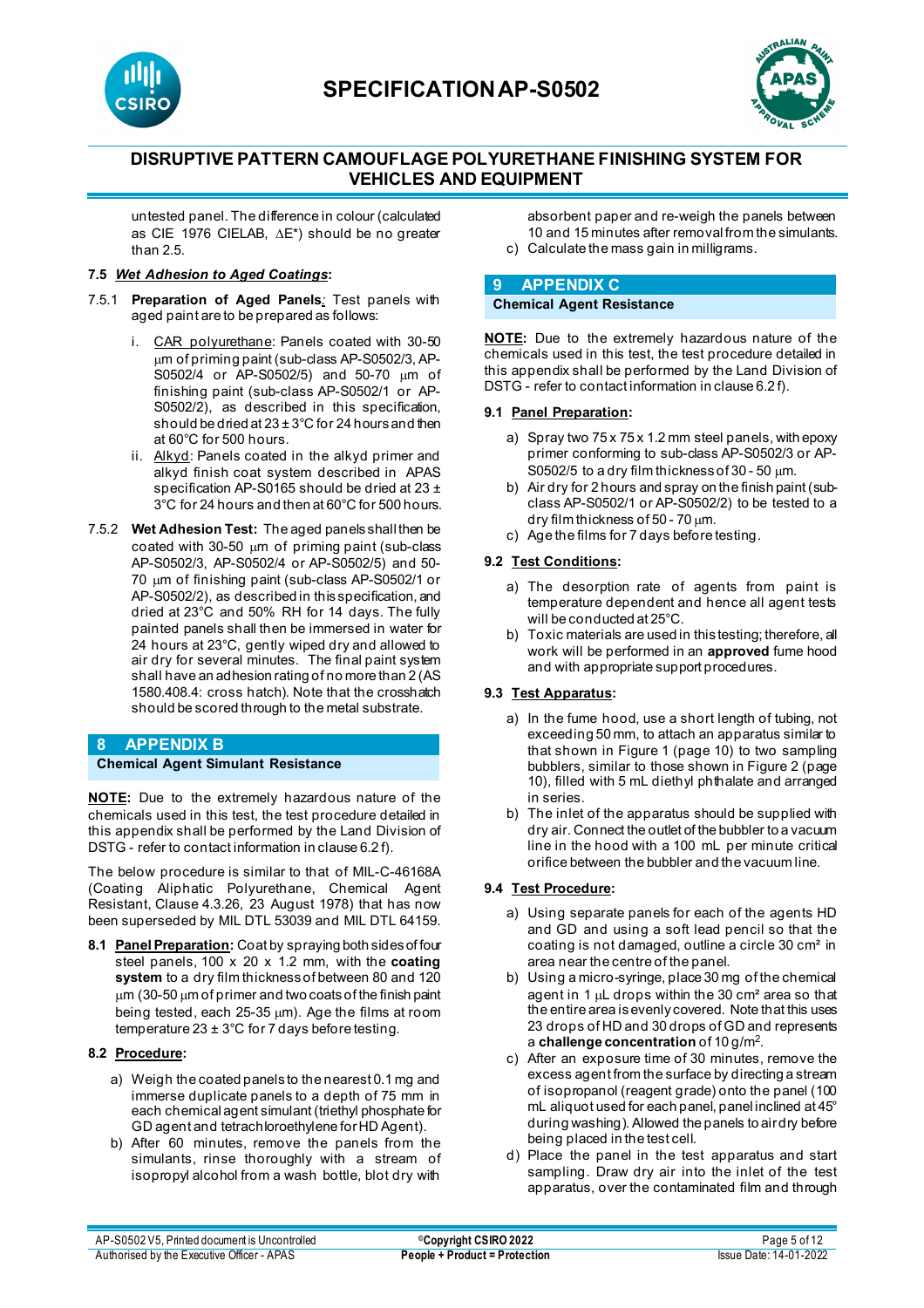



# **DISRUPTIVE PATTERN CAMOUFLAGE POLYURETHANE FINISHING SYSTEM FOR VEHICLES AND EQUIPMENT**

the bubbler and critical orifice (controlled at 100 mL / min).

- e) Any agent vapours emitted are picked up by the air stream and absorbed in the diethyl phthalate in the bubblers.
- f) After sampling continuously for 24 hours, analyse the diethyl phthalate for the presence of agent using the methods detailed in the Appendix of MIL DTL 53039.
- g) Determine the amount of agent recovered in micrograms.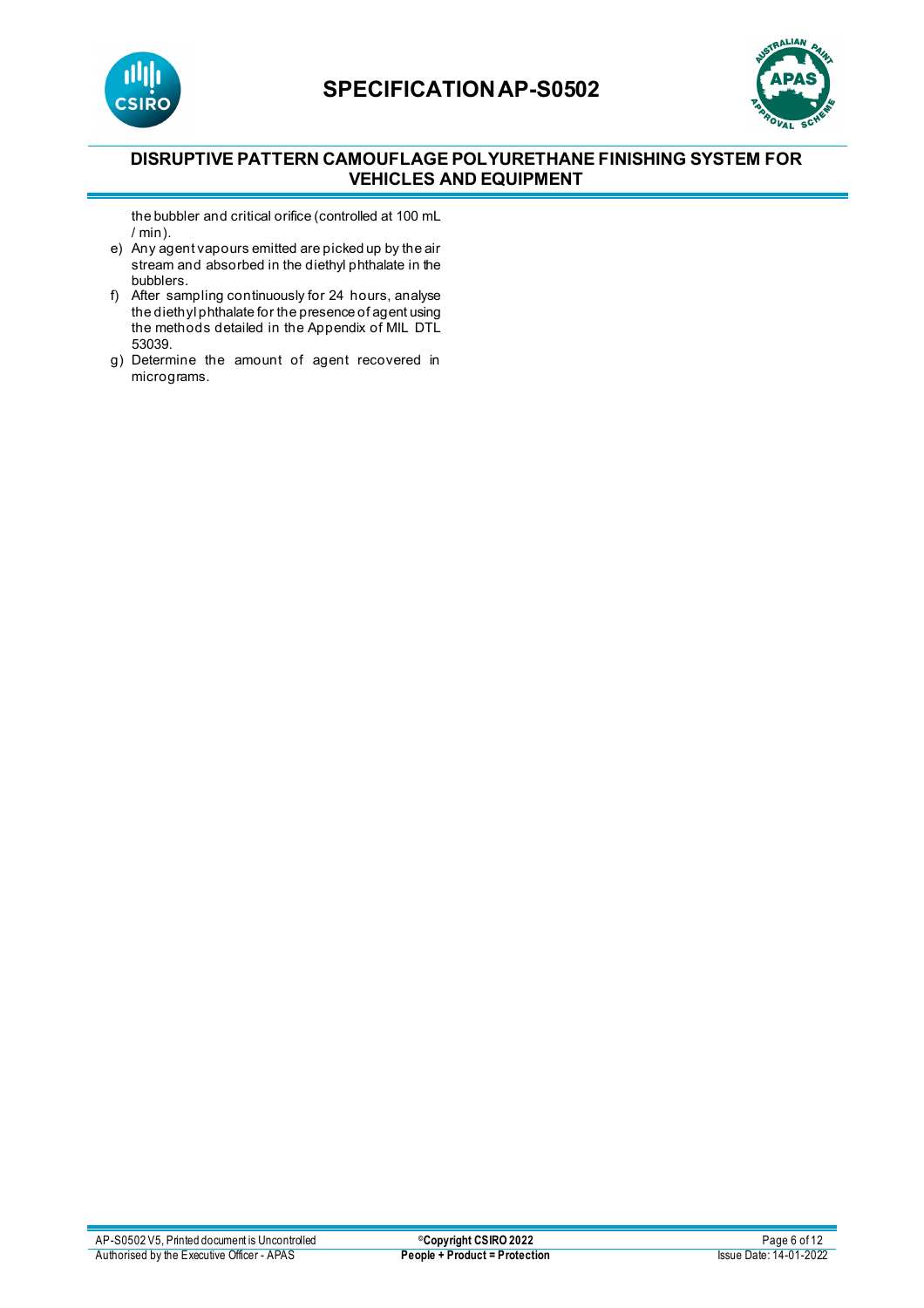



## **DISRUPTIVE PATTERN CAMOUFLAGE POLYURETHANE FINISHING SYSTEM FOR VEHICLES AND EQUIPMENT**

# **10 TABLE 1: PERFORMANCE PROPERTIES**

| <b>TEST</b>                                                                                                 | <b>AS/NZS</b><br>1580<br><b>METHOD</b> | <b>REQUIREMENTS</b>                                                                                                                                                                                                                                      |  |  |
|-------------------------------------------------------------------------------------------------------------|----------------------------------------|----------------------------------------------------------------------------------------------------------------------------------------------------------------------------------------------------------------------------------------------------------|--|--|
| For each COMPONENT of the System (Primer and Finishing Paints only, not applicable to sub-class AP-S0502/6) |                                        |                                                                                                                                                                                                                                                          |  |  |
| Preliminary Examination                                                                                     | 103.1                                  | To be readily reincorporated. Shall be free of coarse particles, gel and<br>foreign matter.                                                                                                                                                              |  |  |
| Density                                                                                                     | 202.1                                  | To be recorded.                                                                                                                                                                                                                                          |  |  |
| Non-Volatile Content                                                                                        | 301.1                                  | To be recorded.                                                                                                                                                                                                                                          |  |  |
| <b>Fineness of Grind</b>                                                                                    | 204.1                                  | AP-S0502/1 and AP-S0502/2: Maximum 40 um.<br>AP-S0502/3, AP-S0502/4 and AP-S0502/5: Maximum 40 um.                                                                                                                                                       |  |  |
| Reincorporation after Storage                                                                               | 203.1<br>Method B                      | After storage for 18 months at ambient temperature, there shall be no<br>curdling, gelling or seeding and the settling rating shall not be less than 6.<br>Manual stirring shall produce a uniform product.                                              |  |  |
| VOC Content                                                                                                 | <b>APAS</b><br>AP-D181                 | Refer to APAS document AP-D181 for method and limits.<br>If the APAS specification is not listed on AP-D181, a declaration of VOC<br>content is still required.                                                                                          |  |  |
| <b>For All Cured Priming Paints</b>                                                                         |                                        |                                                                                                                                                                                                                                                          |  |  |
| Infra-red Reflectance                                                                                       |                                        | Shall comply with the requirements set out in DEF(AUST) 8232.<br>Values shall be reported.                                                                                                                                                               |  |  |
|                                                                                                             | <b>Forthe Mixed (Finishing) Paint</b>  |                                                                                                                                                                                                                                                          |  |  |
| <b>Application Properties</b><br>- Spraying                                                                 | 205.2                                  | Shall show satisfactory application properties and the dry film shall be free<br>of defects.                                                                                                                                                             |  |  |
| Consistency                                                                                                 | 214.X                                  | To be recorded.                                                                                                                                                                                                                                          |  |  |
| <b>Thinner Compatibility</b>                                                                                | 208.1                                  | No defects when thinned to the maximum amount allowed in the<br>manufacturer's written instructions.                                                                                                                                                     |  |  |
| Surface Dry Condition                                                                                       | 401.1                                  | Maximum 1 hour.                                                                                                                                                                                                                                          |  |  |
| Hard Dry Condition<br>(Mechanical Thumb Test)                                                               | 401.6                                  | Maximum 8 hours.                                                                                                                                                                                                                                         |  |  |
| Recoating Properties                                                                                        | 404.1                                  | The paint shall be suitable for recoating for 8 - 72 hours after application.                                                                                                                                                                            |  |  |
| Potlife                                                                                                     |                                        | The paint shall have satisfactory application properties for a minimum of 4<br>hours after combining the components.                                                                                                                                     |  |  |
| Dry Hiding Power Contrast<br>Ratio                                                                          | Clause 7.2,<br>Appendix A              | The dried finishing paint, at a dry film thickness of less than 30 um, shall<br>have a contrast ratio of not less than 0.98 for all colours except white, which<br>will have a contrast ratio of not less than 0.96 at a dry film thickness of 30<br>µm. |  |  |
| AP-S0502V5, Printed document is Uncontrolled                                                                |                                        | Page 7 of 12<br>©Copyright CSIRO 2022                                                                                                                                                                                                                    |  |  |

Authorised by the Executive Officer - APAS **People + Product = Protection** Issue Date: 14-01-2022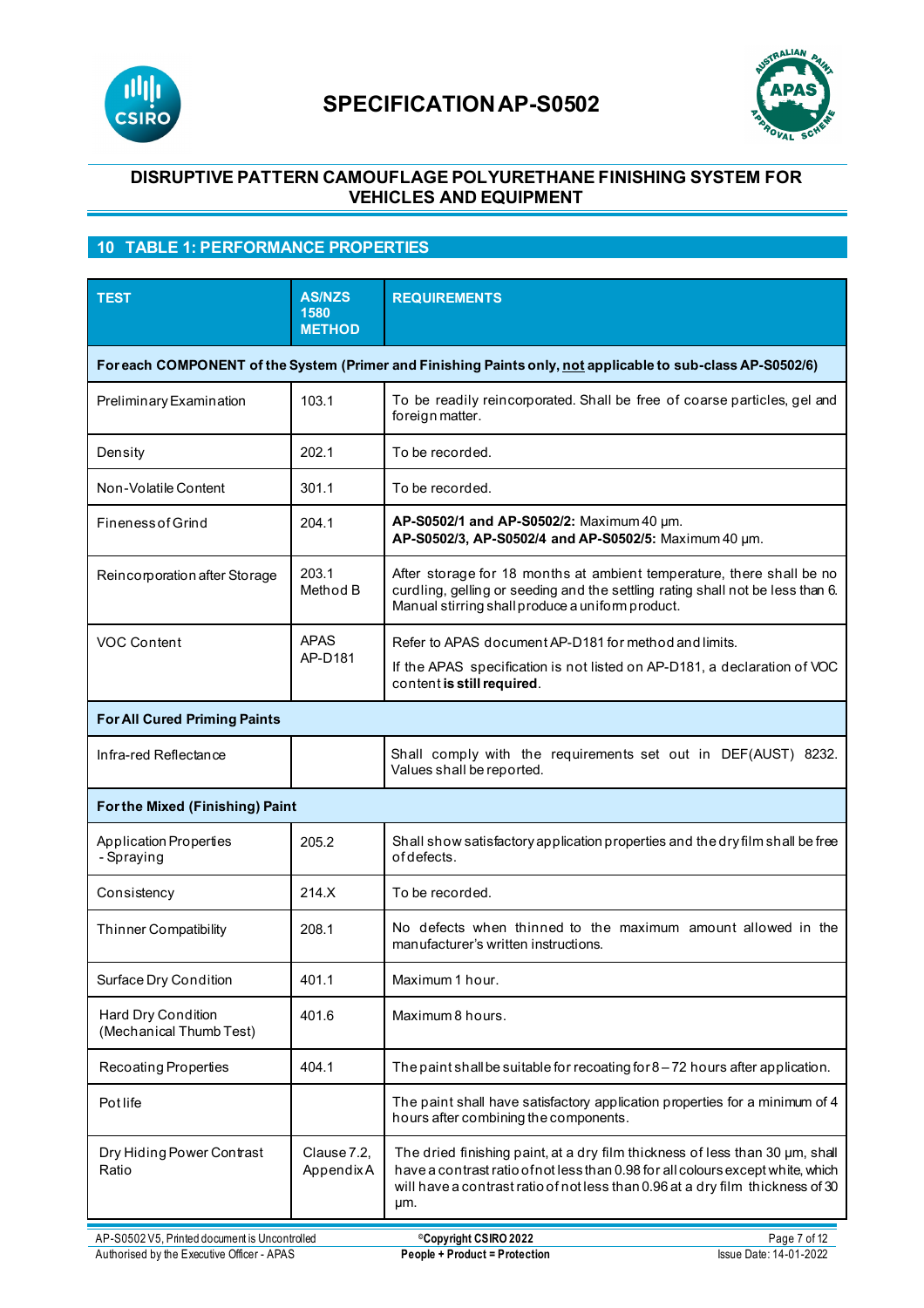



## **DISRUPTIVE PATTERN CAMOUFLAGE POLYURETHANE FINISHING SYSTEM FOR VEHICLES AND EQUIPMENT**

| <b>TEST</b>                                                                                                      | <b>AS/NZS</b><br>1580<br><b>METHOD</b> | <b>REQUIREMENTS</b>                                                                                                                                                                                                                                                 |  |  |
|------------------------------------------------------------------------------------------------------------------|----------------------------------------|---------------------------------------------------------------------------------------------------------------------------------------------------------------------------------------------------------------------------------------------------------------------|--|--|
| <b>For the Complete Cured Coating System</b>                                                                     |                                        |                                                                                                                                                                                                                                                                     |  |  |
| Finish                                                                                                           | 603.1                                  | Shall be smooth, free of coarse particles, wrinkling or orange peel and have<br>a uniform gloss, colour and appearance.                                                                                                                                             |  |  |
| Colour: Spectrophotometric<br>Analysis                                                                           | See Note 1<br>for test<br>method       | The finishing paint shall be a close colour match to the specified colour<br>standard (see list below). For colours other than Black, the colour difference,<br>$\Delta E^*$ of the coating shall not be greater than 1.0 to be considered a close<br>visual match. |  |  |
|                                                                                                                  | Also refer                             | Camouflage Green (Olive Drab): SAE AMS STD 595, colour No. 34088.                                                                                                                                                                                                   |  |  |
|                                                                                                                  | to:601.3                               | Camouflage Brown: SAE AMS STD 595, colour No. 30219.                                                                                                                                                                                                                |  |  |
|                                                                                                                  | and 601.4                              | Pilbara Brown: SAE AMS STD 595, colour No. 30109.                                                                                                                                                                                                                   |  |  |
|                                                                                                                  |                                        | White: SAE AMS STD 595, colour No. 37875.                                                                                                                                                                                                                           |  |  |
|                                                                                                                  |                                        | Black: SAE AMS STD 595, colour No. 37038                                                                                                                                                                                                                            |  |  |
|                                                                                                                  |                                        | Black colour panels are to be assessed as follows:                                                                                                                                                                                                                  |  |  |
|                                                                                                                  | 601.1                                  | <b>Visually:</b> When observed under the daylight simulator and positioned such<br>that the effect of gloss is removed, the colour match shall be considered<br>Close according to AS/NZS 1580.601.1, and                                                           |  |  |
|                                                                                                                  |                                        | Instrumentally: When measured by spectrophotometer (see Note 1) colour<br>shall be characterised by the following L*, a*, b* data:                                                                                                                                  |  |  |
|                                                                                                                  |                                        | 22≤L*≤27, -0.5≤a*≤0.5 and -0.7≤b*≤0.1.                                                                                                                                                                                                                              |  |  |
| Specular Gloss                                                                                                   | Note 2                                 | $AP-S0502/1: 7 - 10$ units using the 60 $^{\circ}$ head.<br>AP-S0502/2: $<$ 5 gloss units using the 85 $^{\circ}$ head.                                                                                                                                             |  |  |
|                                                                                                                  |                                        | Note that gloss requirements apply to coatings at full paint system film build<br>levels achieved by spray application of paint as specified in this document.                                                                                                      |  |  |
| Metamerism                                                                                                       | Note 1                                 | When the colour is measured using Illuminant D65/10° and Illuminant A/10°<br>(all measurements SCI), the colour difference (between L*, a* b* values<br>generated for each illuminant), ∆E* shall be as follows:                                                    |  |  |
|                                                                                                                  |                                        | Camouflage Green: $\Delta E^* \leq 3.5$ .<br>Camouflage Brown: ∆E* ≤ 5.5.<br><b>Black:</b> $\Delta E^* \le 1.0$ .<br>Pilbara Brown: $\Lambda E^* \leq 7.0$ .                                                                                                        |  |  |
| Infra-red Reflectance                                                                                            |                                        | Shall comply with the requirements set out in DEF (AUST) 8232.<br>Values shall be reported.                                                                                                                                                                         |  |  |
| Resistance to artificial<br>Weathering-Xenon Arc Light<br>Exposure-Colour, Chalking<br>and Infra-red Reflectance | ASTM G155<br>and Note 3                | After 1000 hours of continuous exposure to the xenon arc light, there shall<br>be no integrity failure in the coating and the following ratings shall apply:                                                                                                        |  |  |
|                                                                                                                  | Note 1,<br>601.3 and<br>601.4          | Colour:<br>The colour change ( $\Delta E^*$ ) shall not exceed 3.0.                                                                                                                                                                                                 |  |  |
|                                                                                                                  |                                        | The degree of chalking shall notexceed 1.<br>Chalking:                                                                                                                                                                                                              |  |  |
|                                                                                                                  | 481.1.11                               | IR Reflectance: The reflectance at 800nm shall change by no more than<br>+5 % Reflectance units from the initial reflectance at 800 nm.                                                                                                                             |  |  |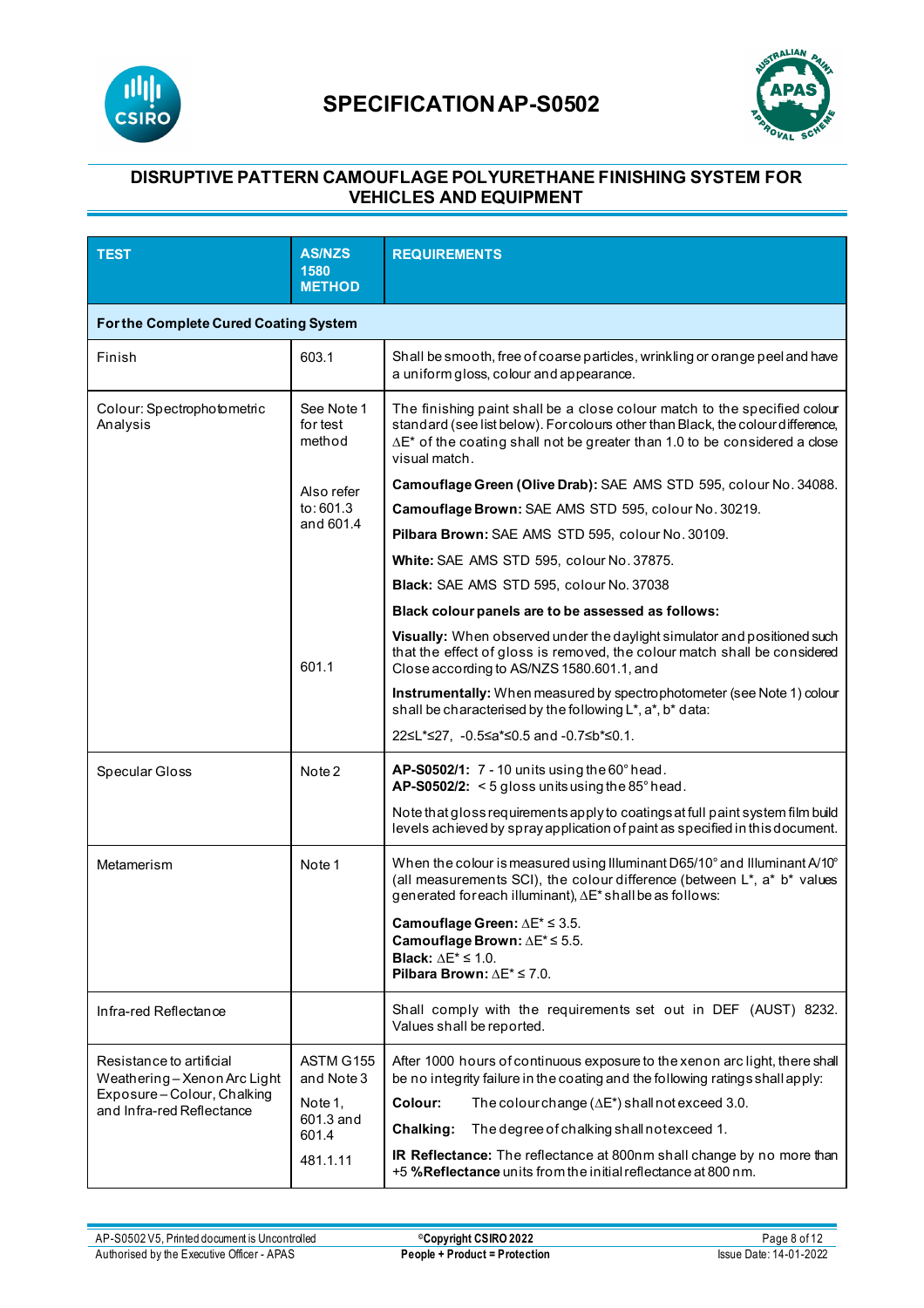



| <b>TEST</b>                                                                                      | <b>AS/NZS</b><br>1580<br><b>METHOD</b>             | <b>REQUIREMENTS</b>                                                                                                                                                                                                                                                                                                                                                                                                                                                                                                                                                                                                                                                                                                                            |  |  |
|--------------------------------------------------------------------------------------------------|----------------------------------------------------|------------------------------------------------------------------------------------------------------------------------------------------------------------------------------------------------------------------------------------------------------------------------------------------------------------------------------------------------------------------------------------------------------------------------------------------------------------------------------------------------------------------------------------------------------------------------------------------------------------------------------------------------------------------------------------------------------------------------------------------------|--|--|
| For the Complete Cured Coating System (Cont.,)                                                   |                                                    |                                                                                                                                                                                                                                                                                                                                                                                                                                                                                                                                                                                                                                                                                                                                                |  |  |
| Resistance to Artificial<br>Weathering - Xenon Arc Light<br>Exposure - Gloss                     | ASTM G155<br>and Note 3                            | After 1000 hours of continuous exposure to the xenon arclight, the 60° gloss<br>value of sub-class AP-S0502/1 coatings shall not be less than 60% of the<br>original gloss level.                                                                                                                                                                                                                                                                                                                                                                                                                                                                                                                                                              |  |  |
| Resistance to Artificial<br>Weathering-Fluorescent UV<br>Condensation Type Instrument<br>(Q-UV). | 483.2<br>Note 4                                    | After 2000 hours exposure to a UVA 340 lamp/condensation cycle (note<br>4), there shall be no integrity failure of the film and the following ratings<br>shall apply:                                                                                                                                                                                                                                                                                                                                                                                                                                                                                                                                                                          |  |  |
|                                                                                                  | 601.3<br>Note 1                                    | <b>Colour:</b> The colour change ( $\Delta E^*$ ) shall not exceed 1.0 for Camouflage<br>Green and Pilbara Brown and shall not exceed 1.5 for Camouflage Brown,<br>Black and White.                                                                                                                                                                                                                                                                                                                                                                                                                                                                                                                                                            |  |  |
|                                                                                                  | 602.2                                              | Gloss: The 60° gloss value of sub-class AP-S0502/1 coatings shall not<br>have changed by more than 30% of the original gloss level.                                                                                                                                                                                                                                                                                                                                                                                                                                                                                                                                                                                                            |  |  |
|                                                                                                  | 481.1.11<br>Method A                               | Chalking: The degree of chalking shall not exceed 1.                                                                                                                                                                                                                                                                                                                                                                                                                                                                                                                                                                                                                                                                                           |  |  |
| Resistance to Natural<br>Weathering-Colour, Chalking                                             | 457.1                                              | After 24 months exposure at 45°N at a tropical site there shall be no coating<br>integrity failure and the following ratings shall not be exceeded:                                                                                                                                                                                                                                                                                                                                                                                                                                                                                                                                                                                            |  |  |
| and Infra-red Reflectance                                                                        | Note 1,<br>601.3 and<br>601.4                      | <b>Colour:</b> The colour change $(\Delta E^*)$ shall not exceed 3.0.                                                                                                                                                                                                                                                                                                                                                                                                                                                                                                                                                                                                                                                                          |  |  |
|                                                                                                  |                                                    | Chalking: The degree of chalking shall not exceed 1.                                                                                                                                                                                                                                                                                                                                                                                                                                                                                                                                                                                                                                                                                           |  |  |
|                                                                                                  | 481.1.11<br>Method A                               | IR Reflectance: The reflectance at 800nm shall change by no more than<br>+5 % Reflectance units from the initial reflectance at 800 nm.                                                                                                                                                                                                                                                                                                                                                                                                                                                                                                                                                                                                        |  |  |
| Resistance to Natural<br>Weathering-Gloss                                                        | 457.1<br>481.1.5                                   | After 12 months exposure at 45°N at a tropical site the 60° gloss value of<br>sub-class AP-S0502/1 coatings shall not be less than 50% of the original<br>glosslevel.                                                                                                                                                                                                                                                                                                                                                                                                                                                                                                                                                                          |  |  |
| <b>Bend Test</b>                                                                                 | 402.1                                              | After air drying for seven days, the film shall show no sign of cracking or loss<br>of adhesion after bending around a 6 mm mandrel.                                                                                                                                                                                                                                                                                                                                                                                                                                                                                                                                                                                                           |  |  |
| Corrosion Resistance: Salt<br>Spray Testing                                                      | Clause 7.1,<br>AppendixA<br>ASTM B117<br>ASTM D610 | Applied to Aluminium Substrate:<br>Diagonally scribed, painted (full system) panels exposed to 5% salt spray<br>for 2000 hours shall not exhibit blistering, lifting, nor substrate pitting.<br><b>Applied to Mild Steel Substrate:</b><br>Diagonally scribed, painted (full system) panels exposed to 5% salt spray<br>for 1000 hours shall show no more than a trace of rusting (ASTM D610,<br>No. 9) and no more than five scattered blisters, none larger than 1 mm in<br>diameter in areas away from the scribed area. On removal of the paint<br>system, there shall be no more than a trace of rusting, pitting or corrosion<br>of the substrate. There shall be no corrosion creep reaching greater than<br>5 mm from the scribe mark. |  |  |
| Adhesion - Crosshatch Method                                                                     | 408.4                                              | Adhesion rating (crosshatch test) shall not be greater than 1.                                                                                                                                                                                                                                                                                                                                                                                                                                                                                                                                                                                                                                                                                 |  |  |
| Wet Adhesion Testing -<br>Crosshatch Method                                                      | 408.4                                              | After immersion in water (24 hours, 23°C), the panel shall be gently<br>wiped dry and allowed to air dry for several minutes. The paint system<br>shall have an adhesion rating of no more than 2 (crosshatch test).                                                                                                                                                                                                                                                                                                                                                                                                                                                                                                                           |  |  |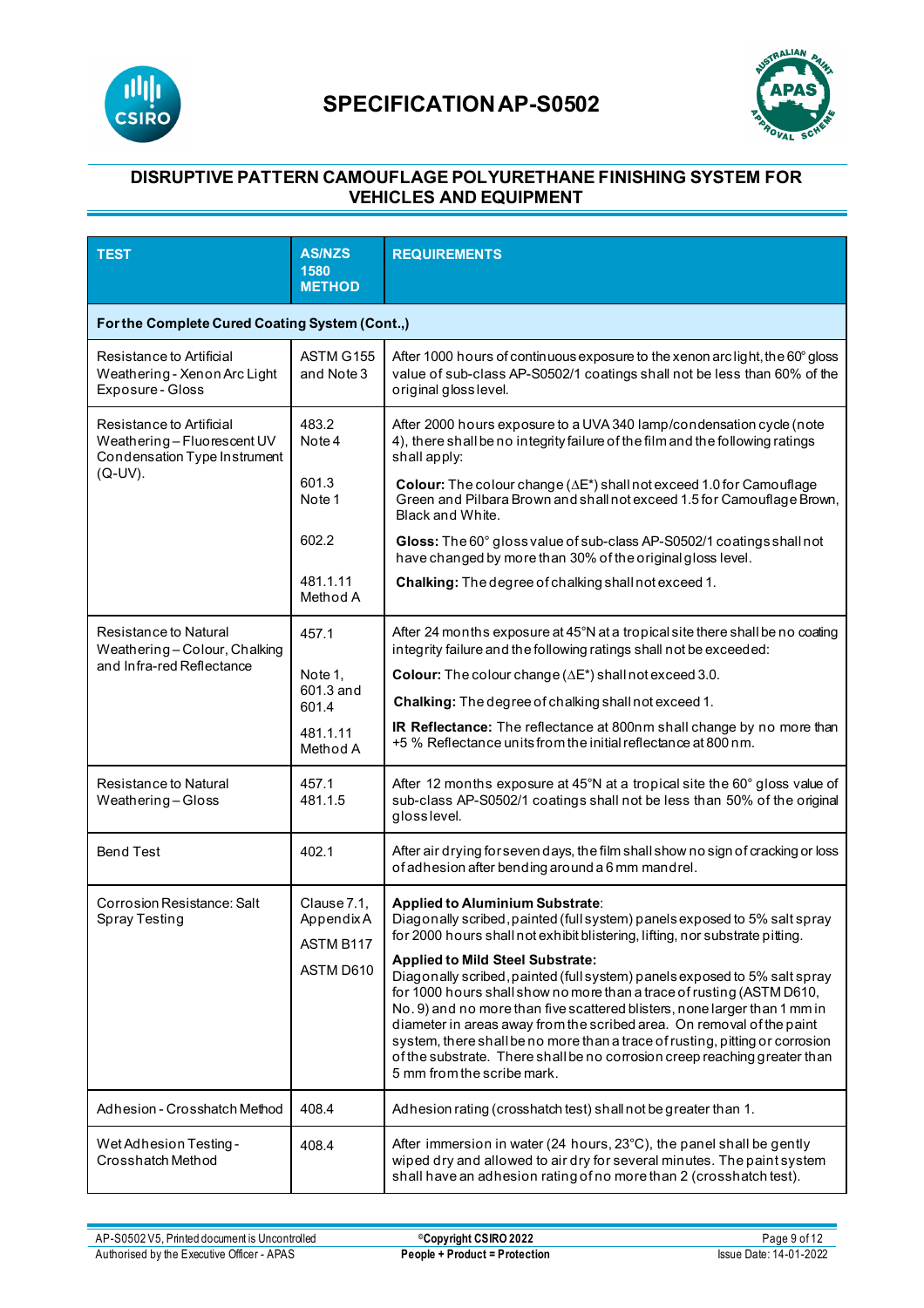



| <b>TEST</b>                                                       | <b>AS/NZS</b><br>1580<br><b>METHOD</b> | <b>REQUIREMENTS</b>                                                                                                                                                                                                                                                                      |
|-------------------------------------------------------------------|----------------------------------------|------------------------------------------------------------------------------------------------------------------------------------------------------------------------------------------------------------------------------------------------------------------------------------------|
| For the Complete Cured Coating System (Cont.,)                    |                                        |                                                                                                                                                                                                                                                                                          |
| Adhesion to Aged Coatings -<br>Wet Adhesion, Crosshatch<br>Method | Clause 7.5.<br>AppendixA<br>408.4      | When a paint system is applied over aged polyurethane and aged alkyd<br>coatings (as described in clause 7.5, Appendix A) and tested for wet<br>adhesion, the full paint system shall have an adhesion rating of no more<br>than 2 (crosshatch test).                                    |
| Resistance to Impact - Falling<br>Weight Test                     | 406.1                                  | Minimum 4.5 Joules.                                                                                                                                                                                                                                                                      |
| Scratch Resistance                                                | 403.1                                  | Minimum 1000 g.                                                                                                                                                                                                                                                                          |
| Resistance to Fluids:                                             | Clause 7.3,<br>AppendixA               |                                                                                                                                                                                                                                                                                          |
| - Water                                                           | Clause 7.3.1                           | No change upon exposure.                                                                                                                                                                                                                                                                 |
| - Mineral Oil                                                     | Clause 7.3.2                           | No change upon exposure.                                                                                                                                                                                                                                                                 |
| - Petroleum Spirit                                                | Clause 7.3.3                           | No change upon exposure.                                                                                                                                                                                                                                                                 |
| - Acetic Acid                                                     | Clause 7.3.4                           | No change upon exposure.                                                                                                                                                                                                                                                                 |
| Stb Resistance (Chemical<br>Agent Decontaminant<br>Resistance)    | Clause 7.4,<br>AppendixA               | The exposed film shall exhibit no blistering, wrinkling, or film softening<br>immediately after washing. After drying, the colour of the exposed area (see<br>Note 1), in comparison to a portion of the untested panel, shall produce a<br>$\Delta$ E <sup>*</sup> no greater than 2.5. |
| <b>Chemical Agent Simulant</b><br>Resistance                      | Clause 8,<br>AppendixB                 | Each simulant immersion (as described) shall not produce a mass gain of<br>greater than 5.0 mg.                                                                                                                                                                                          |
| <b>Chemical Agent Resistance</b>                                  | Clause 9,<br>AppendixC                 | A maximum of 40 $\mu$ g of GD and a maximum of 180 $\mu$ g of HD to be desorbed.                                                                                                                                                                                                         |

### **NOTE:**

- **1** Colour is to be measured with a spectrophotometer (having an integrated sphere detector) in CIE 1976 CIELAB colour space using the SCI D65/10° setup to generate L\*, a\*, b\* data. Colour difference is calculated using ∆E\*, where ∆E\*=((L\*-L\*ref)<sup>2</sup>+(a\*-a\*ref)<sup>2</sup>+(b\*-b\*ref)<sup>2</sup>)<sup>1/2</sup>. The **ref** values refer to the L\*, a\* and b\* for the standard colour card (SAE AMS STD 595) colours listed in clause 10, Table 1, except for the artificial and natural weathering tests where the **ref** values are the initial colourco-ordinates of the test coating before exposure.
- **2** Gloss requirements apply to coatings at the specified final full paint system build levels described in this specification for application to bare steel or aluminium [refer to clause 3.2 a) and b)]. For example, gloss of the black, camouflage brown or Pilbara brown finish coatings is measured when applied at 25-35 µm over 50-70 µm of the camouflage green finish coating, which in turn is applied over 30-50 µm of the appropriate priming paint on the relevant substrate (aluminium or steel). Gloss measurements should be determined with an instrument as defined in AS 1580.602.2 (but not using the method for paint film preparation described in AS 1580.602.2).
- **3** Continuous light exposure using a xenon-arc apparatus conforming to ASTM G155 shall employ a continuous dry cycle set at 63°C black panel temperature and using a Daylight filter with an irradiance of 0.68 W/m<sup>2</sup> at 340 nm. **4** Continuous alternating cycles of 4 hours UV @ 60°C and 4 hours condensation @ 50°C.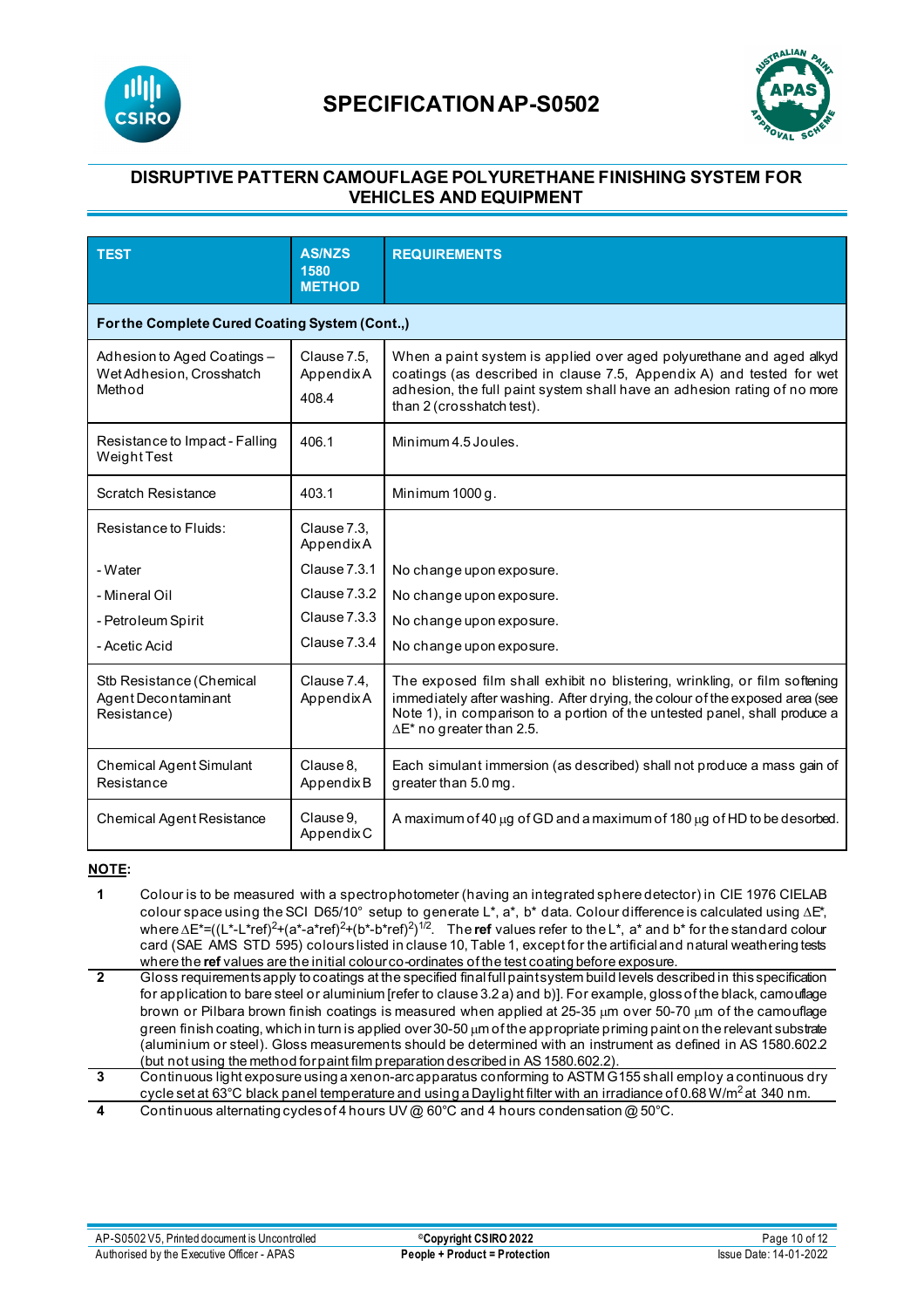



# **DISRUPTIVE PATTERN CAMOUFLAGE POLYURETHANE FINISHING SYSTEM FOR VEHICLES AND EQUIPMENT**







**Figure 2:** Sampling Bubbler